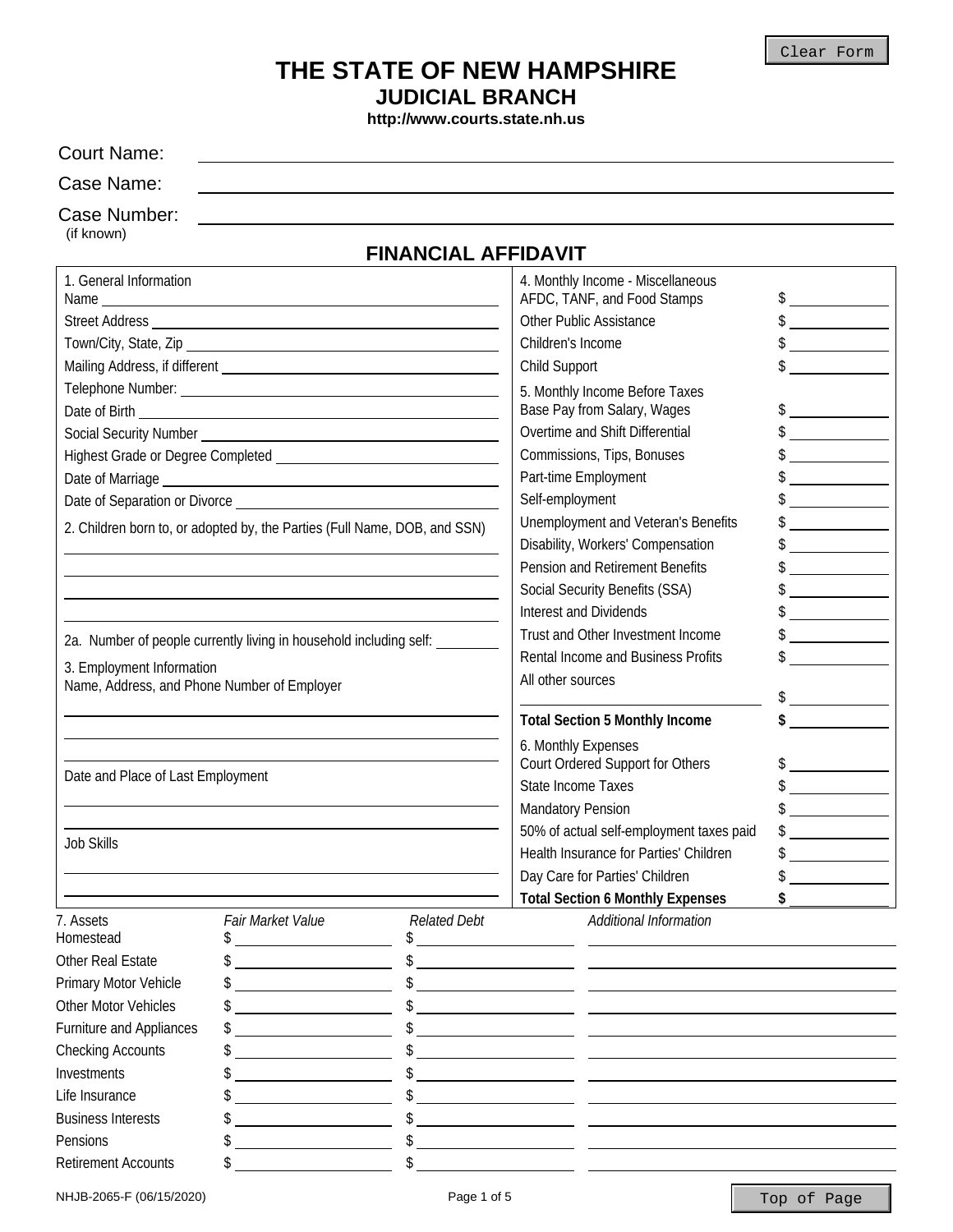#### **Case Name:**

| <b>Case Number:</b> |  |
|---------------------|--|
|                     |  |

### **FINANCIAL AFFIDAVIT**

8. Additional Assets - If you have an interest in any property which is held solely by or jointly with any other person or entity, and which has not already been disclosed, or if you are owed money from any source, please explain

<u> 1980 - Johann Barnett, fransk politik (d. 1980)</u>

| 9. Tax Return Information                                                                                                                                                                                                                                                                                                                                    | 11. Debts<br>Who is debt owed to?<br>Who owes debt?                                                                                                                                                                                                                                                                                                                                                                                                                             | <i>Balance</i>                                                                                      |
|--------------------------------------------------------------------------------------------------------------------------------------------------------------------------------------------------------------------------------------------------------------------------------------------------------------------------------------------------------------|---------------------------------------------------------------------------------------------------------------------------------------------------------------------------------------------------------------------------------------------------------------------------------------------------------------------------------------------------------------------------------------------------------------------------------------------------------------------------------|-----------------------------------------------------------------------------------------------------|
|                                                                                                                                                                                                                                                                                                                                                              |                                                                                                                                                                                                                                                                                                                                                                                                                                                                                 |                                                                                                     |
|                                                                                                                                                                                                                                                                                                                                                              | $\overline{\phantom{a}}$ $\overline{\phantom{a}}$ $\overline{\phantom{a}}$ $\overline{\phantom{a}}$ $\overline{\phantom{a}}$ $\overline{\phantom{a}}$ $\overline{\phantom{a}}$ $\overline{\phantom{a}}$ $\overline{\phantom{a}}$ $\overline{\phantom{a}}$ $\overline{\phantom{a}}$ $\overline{\phantom{a}}$ $\overline{\phantom{a}}$ $\overline{\phantom{a}}$ $\overline{\phantom{a}}$ $\overline{\phantom{a}}$ $\overline{\phantom{a}}$ $\overline{\phantom{a}}$ $\overline{\$ |                                                                                                     |
| If Self-employed, check here and attach copy of most recent<br><b>IRS Schedule C.</b>                                                                                                                                                                                                                                                                        |                                                                                                                                                                                                                                                                                                                                                                                                                                                                                 |                                                                                                     |
| 10. Insurance                                                                                                                                                                                                                                                                                                                                                |                                                                                                                                                                                                                                                                                                                                                                                                                                                                                 | $\overline{\phantom{a}}$ $\overline{\phantom{a}}$ $\overline{\phantom{a}}$ $\overline{\phantom{a}}$ |
| Life                                                                                                                                                                                                                                                                                                                                                         | 12. Retirement Plans                                                                                                                                                                                                                                                                                                                                                                                                                                                            |                                                                                                     |
|                                                                                                                                                                                                                                                                                                                                                              | Plan or Account Name                                                                                                                                                                                                                                                                                                                                                                                                                                                            |                                                                                                     |
|                                                                                                                                                                                                                                                                                                                                                              |                                                                                                                                                                                                                                                                                                                                                                                                                                                                                 |                                                                                                     |
|                                                                                                                                                                                                                                                                                                                                                              | Most Recent Value \$                                                                                                                                                                                                                                                                                                                                                                                                                                                            |                                                                                                     |
| Health                                                                                                                                                                                                                                                                                                                                                       | $\frac{1}{2}$<br>Value at Filing                                                                                                                                                                                                                                                                                                                                                                                                                                                |                                                                                                     |
|                                                                                                                                                                                                                                                                                                                                                              | If Defined Benefit, status of vesting and description of Benefit                                                                                                                                                                                                                                                                                                                                                                                                                |                                                                                                     |
|                                                                                                                                                                                                                                                                                                                                                              |                                                                                                                                                                                                                                                                                                                                                                                                                                                                                 |                                                                                                     |
| Description of Coverage                                                                                                                                                                                                                                                                                                                                      |                                                                                                                                                                                                                                                                                                                                                                                                                                                                                 |                                                                                                     |
|                                                                                                                                                                                                                                                                                                                                                              | 13. Attachments:                                                                                                                                                                                                                                                                                                                                                                                                                                                                |                                                                                                     |
|                                                                                                                                                                                                                                                                                                                                                              | $\Box$ Pay Stub<br>Monthly Expenses                                                                                                                                                                                                                                                                                                                                                                                                                                             |                                                                                                     |
| Dental                                                                                                                                                                                                                                                                                                                                                       | $\Box$ Schedule C $\Box$ Other (describe)                                                                                                                                                                                                                                                                                                                                                                                                                                       |                                                                                                     |
|                                                                                                                                                                                                                                                                                                                                                              | Check here if parties agree to waive Monthly Expenses form.                                                                                                                                                                                                                                                                                                                                                                                                                     |                                                                                                     |
| Description of Coverage                                                                                                                                                                                                                                                                                                                                      |                                                                                                                                                                                                                                                                                                                                                                                                                                                                                 |                                                                                                     |
|                                                                                                                                                                                                                                                                                                                                                              |                                                                                                                                                                                                                                                                                                                                                                                                                                                                                 |                                                                                                     |
| 14. Additional Information                                                                                                                                                                                                                                                                                                                                   |                                                                                                                                                                                                                                                                                                                                                                                                                                                                                 |                                                                                                     |
| I swear (affirm) that:<br>A. To the best of my knowledge and belief, I have fully disclosed all income and all assets having any substantial value; and                                                                                                                                                                                                      |                                                                                                                                                                                                                                                                                                                                                                                                                                                                                 |                                                                                                     |
| B. I have reasonably estimated the fair market value of each asset; and                                                                                                                                                                                                                                                                                      |                                                                                                                                                                                                                                                                                                                                                                                                                                                                                 |                                                                                                     |
| C. I understand that I have a duty to update the information provided in this financial affidavit for each court hearing; and                                                                                                                                                                                                                                |                                                                                                                                                                                                                                                                                                                                                                                                                                                                                 |                                                                                                     |
| D. I understand that if a support order is issued in this case obligating me to pay support, it shall be my responsibility to immediately provide the<br>Court with any change of address in writing. If I fail to do so, I may be held in default, found in contempt of court and a warrant may be issued for<br>my arrest. (See USO Standing Order SO-4C.) |                                                                                                                                                                                                                                                                                                                                                                                                                                                                                 |                                                                                                     |
| E. Rule 1.25-A Compliance -- Family Division Only: (Initial one)<br>I have complied with Rule 1.25-A regarding mandatory disclosure; OR                                                                                                                                                                                                                      |                                                                                                                                                                                                                                                                                                                                                                                                                                                                                 |                                                                                                     |
| I understand my obligation to comply with Rule 1.25-A regarding mandatory disclosure. I have not fully complied with Rule 1.25-A                                                                                                                                                                                                                             |                                                                                                                                                                                                                                                                                                                                                                                                                                                                                 |                                                                                                     |
|                                                                                                                                                                                                                                                                                                                                                              |                                                                                                                                                                                                                                                                                                                                                                                                                                                                                 |                                                                                                     |
|                                                                                                                                                                                                                                                                                                                                                              |                                                                                                                                                                                                                                                                                                                                                                                                                                                                                 |                                                                                                     |
| Date                                                                                                                                                                                                                                                                                                                                                         | Signature                                                                                                                                                                                                                                                                                                                                                                                                                                                                       |                                                                                                     |
|                                                                                                                                                                                                                                                                                                                                                              |                                                                                                                                                                                                                                                                                                                                                                                                                                                                                 |                                                                                                     |
| together with any attachments listed in section 13 above, are true to the best of his or her knowledge and belief.                                                                                                                                                                                                                                           |                                                                                                                                                                                                                                                                                                                                                                                                                                                                                 |                                                                                                     |
|                                                                                                                                                                                                                                                                                                                                                              |                                                                                                                                                                                                                                                                                                                                                                                                                                                                                 |                                                                                                     |
| Affix seal, if any                                                                                                                                                                                                                                                                                                                                           | Signature of Notarial Officer / Title                                                                                                                                                                                                                                                                                                                                                                                                                                           |                                                                                                     |
| I certify that on this date I provided a copy of this document to                                                                                                                                                                                                                                                                                            | ment to $\frac{1}{2}$ (other party's attorney) by: $\Box$ Hand-delivery OR $\Box$ US Mail OR                                                                                                                                                                                                                                                                                                                                                                                    |                                                                                                     |
| 0 (other party's attorney) by: [∟] Hand-delivery (other parties based on Circuit Court Administrative Order).<br>. (E-mail (E-mail only by prior agreement of the parties based on Circuit Court Administrative Order)                                                                                                                                       |                                                                                                                                                                                                                                                                                                                                                                                                                                                                                 |                                                                                                     |
|                                                                                                                                                                                                                                                                                                                                                              |                                                                                                                                                                                                                                                                                                                                                                                                                                                                                 |                                                                                                     |
|                                                                                                                                                                                                                                                                                                                                                              |                                                                                                                                                                                                                                                                                                                                                                                                                                                                                 |                                                                                                     |
| Date                                                                                                                                                                                                                                                                                                                                                         | Signature                                                                                                                                                                                                                                                                                                                                                                                                                                                                       |                                                                                                     |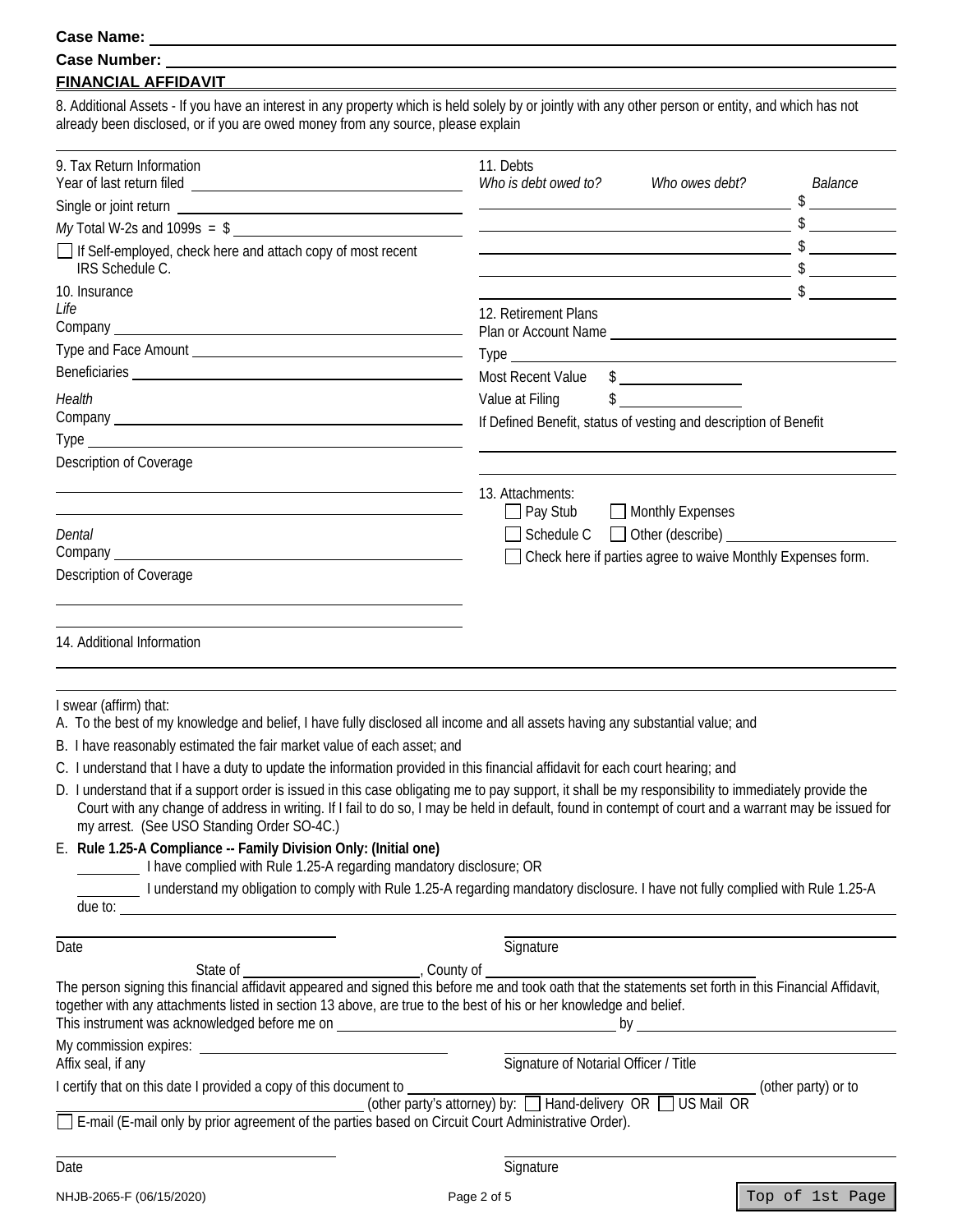### **FINANCIAL AFFIDAVIT**

*NOTE: Round all numbers to the nearest dollar. To convert weekly expenses to monthly, multiply by 4.33.* 

| 1. Housing                 |                                                             | 6. General and Personal                                                |                                                                                                                      |
|----------------------------|-------------------------------------------------------------|------------------------------------------------------------------------|----------------------------------------------------------------------------------------------------------------------|
| Rent                       | $\frac{1}{2}$                                               | Groceries                                                              | $\frac{1}{2}$                                                                                                        |
| Mortgage Payment           | $\frac{1}{2}$                                               | Meals Eaten Out                                                        | $\begin{array}{c}\n\circ \\ \bullet \\ \hline\n\end{array}$                                                          |
| Property Tax               | $\frac{1}{2}$                                               | <b>Tobacco/Alcohol Products</b>                                        |                                                                                                                      |
| Condo Fee                  |                                                             | Clothing and Shoes                                                     |                                                                                                                      |
| Home Maintenance           | $\frac{1}{2}$                                               | Hair Care                                                              | <u> 1999 - Jan Sterlingen (</u>                                                                                      |
| Snow Removal and Lawn Care |                                                             | <b>Toiletries and Cosmetics</b>                                        |                                                                                                                      |
|                            |                                                             | Pet Food and Care                                                      | <u> 1989 - Jan Stein Stein Stein Stein Stein Stein Stein Stein Stein Stein Stein Stein Stein Stein Stein Stein S</u> |
| 2. Utilities               |                                                             | Church and Charities                                                   |                                                                                                                      |
| <b>Heating Oil</b>         |                                                             | Laundry and Dry Cleaning                                               |                                                                                                                      |
| Wood and Coal              |                                                             | Gifts                                                                  |                                                                                                                      |
| Propane and Natural Gas    |                                                             | Newspapers and Magazines                                               |                                                                                                                      |
| Telephone                  | $\frac{1}{2}$                                               | Education (personal)                                                   | <u> Alexandria de la conte</u>                                                                                       |
| Electricity                | <u> 1980 - Johann Barbara, martin a</u>                     | Dues and Memberships                                                   |                                                                                                                      |
| Cable Television           |                                                             | Vacations                                                              |                                                                                                                      |
| Water and Sewer            |                                                             | <b>Entertainment and Recreation</b>                                    |                                                                                                                      |
| <b>Trash Collection</b>    |                                                             | <b>Visitation Expenses</b>                                             |                                                                                                                      |
|                            | \$                                                          |                                                                        |                                                                                                                      |
|                            |                                                             |                                                                        |                                                                                                                      |
| 3. Insurance<br>Homeowner  |                                                             | 7. Children's Expenses and Activities<br>Children's Clothing and Shoes | \$                                                                                                                   |
| Renter                     |                                                             | <b>Diapers</b>                                                         |                                                                                                                      |
| Vehicle                    |                                                             | Day Care                                                               |                                                                                                                      |
| Health                     | $\begin{array}{c}\n\circ \\ \bullet \\ \hline\n\end{array}$ | <b>School Supplies</b>                                                 |                                                                                                                      |
| Dental                     | $\frac{1}{2}$                                               | School Lunches                                                         |                                                                                                                      |
|                            |                                                             |                                                                        |                                                                                                                      |
| Life                       | $\frac{1}{2}$                                               | <b>Tuition and Lessons</b>                                             |                                                                                                                      |
| Disability                 |                                                             | Sports and Camp                                                        |                                                                                                                      |
| 4. Uninsured Health Care   |                                                             |                                                                        |                                                                                                                      |
| Medical                    | $\frac{1}{2}$                                               | 8. Financial                                                           |                                                                                                                      |
| Dental                     | $\frac{1}{2}$                                               | Federal Income Tax                                                     |                                                                                                                      |
| Orthodontics               | $\frac{1}{2}$                                               | Social Security and Medicare                                           | $\frac{1}{2}$                                                                                                        |
| Eye Care/Glasses/Contacts  |                                                             | Loan Payments                                                          |                                                                                                                      |
| <b>Prescription Drugs</b>  |                                                             | Other Debts                                                            |                                                                                                                      |
| Therapy and Counseling     |                                                             | Savings                                                                |                                                                                                                      |
|                            |                                                             | 401(k)                                                                 |                                                                                                                      |
| 5. Transportation          |                                                             | <b>IRA</b>                                                             |                                                                                                                      |
| Primary Vehicle Payment    |                                                             | Other Retirement Plans                                                 |                                                                                                                      |
| Other Vehicle Payments     |                                                             |                                                                        |                                                                                                                      |
| Vehicle Maintenance        |                                                             |                                                                        |                                                                                                                      |
| Gas and Oil                |                                                             | 9. Other Expenses                                                      |                                                                                                                      |
| Registration and Tax       |                                                             |                                                                        | $\frac{1}{2}$                                                                                                        |
|                            |                                                             | <u> 1989 - Johann Stein, mars an de Brandenburg (b. 1989)</u>          |                                                                                                                      |
|                            |                                                             |                                                                        |                                                                                                                      |
|                            |                                                             |                                                                        |                                                                                                                      |
|                            |                                                             |                                                                        | \$                                                                                                                   |
|                            |                                                             |                                                                        |                                                                                                                      |

**TOTAL MONTHLY EXPENSES** 

**\$** 

**0.00**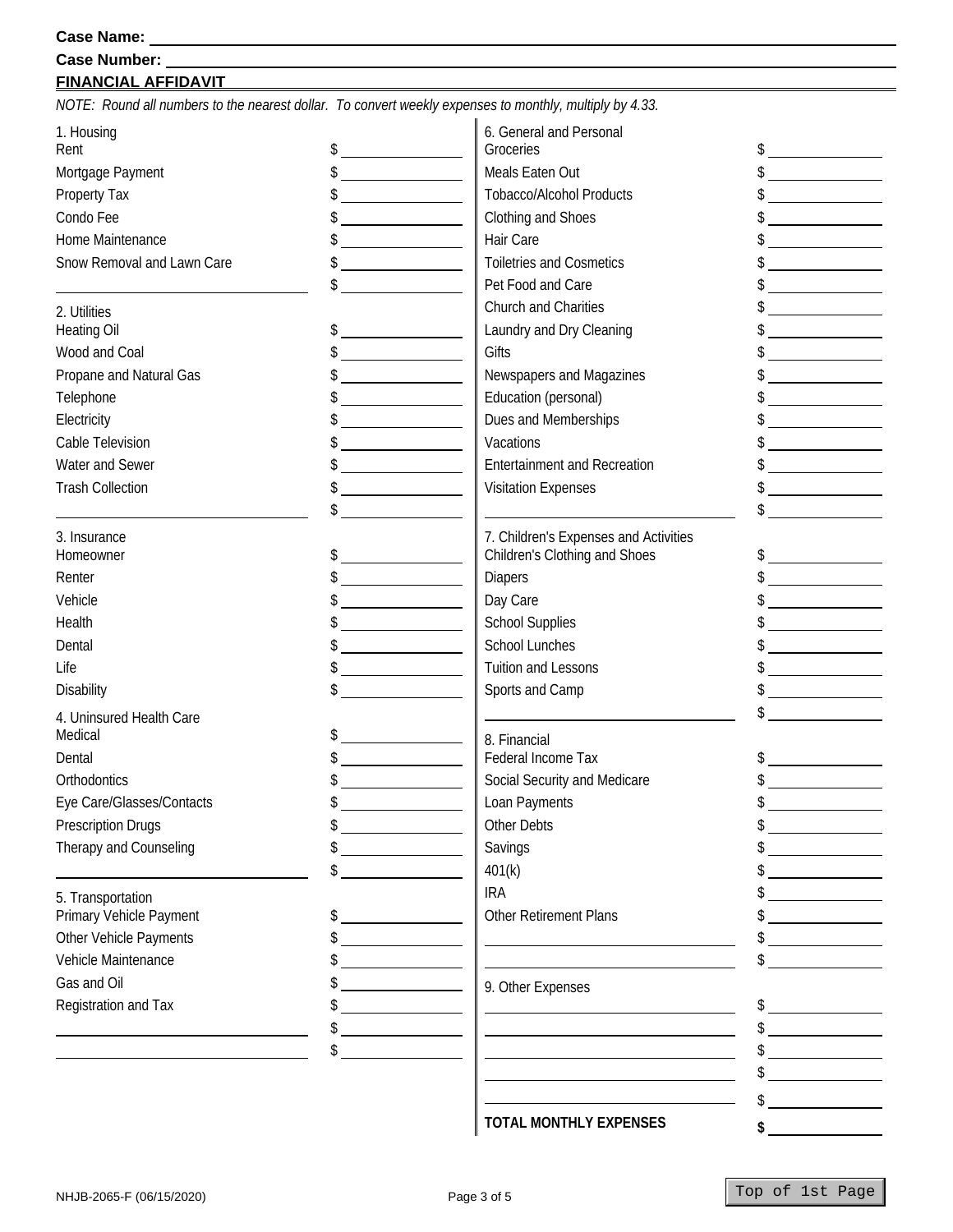#### **Case Name:**

## **Case Number: FINANCIAL AFFIDAVIT**

# **THE STATE OF NEW HAMPSHIRE**

*General Instructions for Completing the Financial Affidavit Form NHJB-2065-F* 

*A.* When this form is needed - You must fill out and file this form with the Court.

 If you are the petitioner or respondent in a divorce, legal separation, or civil union dissolution case. If you are the petitioner or respondent in an after-divorce, custody/parenting, child support, or paternity case. If either side is requesting child support or alimony or a change in an existing support or alimony order. If a person's ability to pay an obligation is an issue. Any other time that the Court may require.

- B. If you need more space for any answer, either add an attachment and note it at section 13, or use section 14. When using section 14, put in the number of the answer needing more space, and then the information.
- C. The importance of the oath This form must be sworn to under oath and signed before a Notary Public or N.H. Justice of the Peace. All information must be true, accurate, and complete, to the best of your knowledge and belief, under the pains and penalties of perjury.
- D. Monthly Expenses form You must always fill out and attach the Monthly Expenses form **in the following cases**.
	- If child support is an issue and either side claims that the Child Support Guidelines should not apply.
	- If either side is requesting alimony or payment of college expenses.
	- If you and the other side do not agree how to divide your debts.
	- **If either side requests it.**
	- **•** If the Court requires it.

It is not required in *other* cases, if both sides agree by checking the box in section 13, or if the Office of Child Support Enforcement (OCSE) does not request it and the Court approves.

- E. Duty to Update You must fill out and file a new Financial Affidavit for every hearing.
- F. Use of Forms You may use the Financial Affidavit and Monthly Expenses forms provided by the Court or your own forms, as long as the format and content are identical to the Court version. You may design other attachments as you see fit.
- G. Child Support If child support is an issue, read the Uniform Support Order and its Instructions.

### *Specific Instructions for Numbered Sections of the Financial Affidavit Form*

- 1. General Information *Street Address* means your complete residence address. If you have filed a Domestic Violence Petition, or if there are restraining orders, you do *not* have to give your address. The last two lines in section 1 apply only to divorce and post-divorce cases.
- 2. Children of the Parties Fill in the first and last name, with middle initial, if any, for each child. Give date of birth and Social Security Number.
- 3. Employment Information Fill in name, address and phone number of current employer. List date and place of last employment. List job skills.
- 4. Monthly Income Miscellaneous List all public assistance income, including AFDC, TANF, food stamps, SSI, APTD, and general assistance from town or county. If your dependent children receive income from employment, investments, or other sources, list it here. This income is *excluded* when calculating child support.
- 5. Monthly Income Before Taxes- List *all* income, except from those sources specified in section 4. If you are paid weekly, multiply the weekly amount by 4.33 to get monthly. If you are paid every 2 weeks, multiply the bi-weekly amount by 2.17 to get monthly. If income is occasional or irregular, fill in the average amount.
- 6. Monthly Expenses *Support for Others* means child support or alimony you are paying under court order for children other than the children of the parties, or for alimony for another ex-spouse. *Health Insurance* means the actual amount paid for medical insurance coverage for the children of the parties.